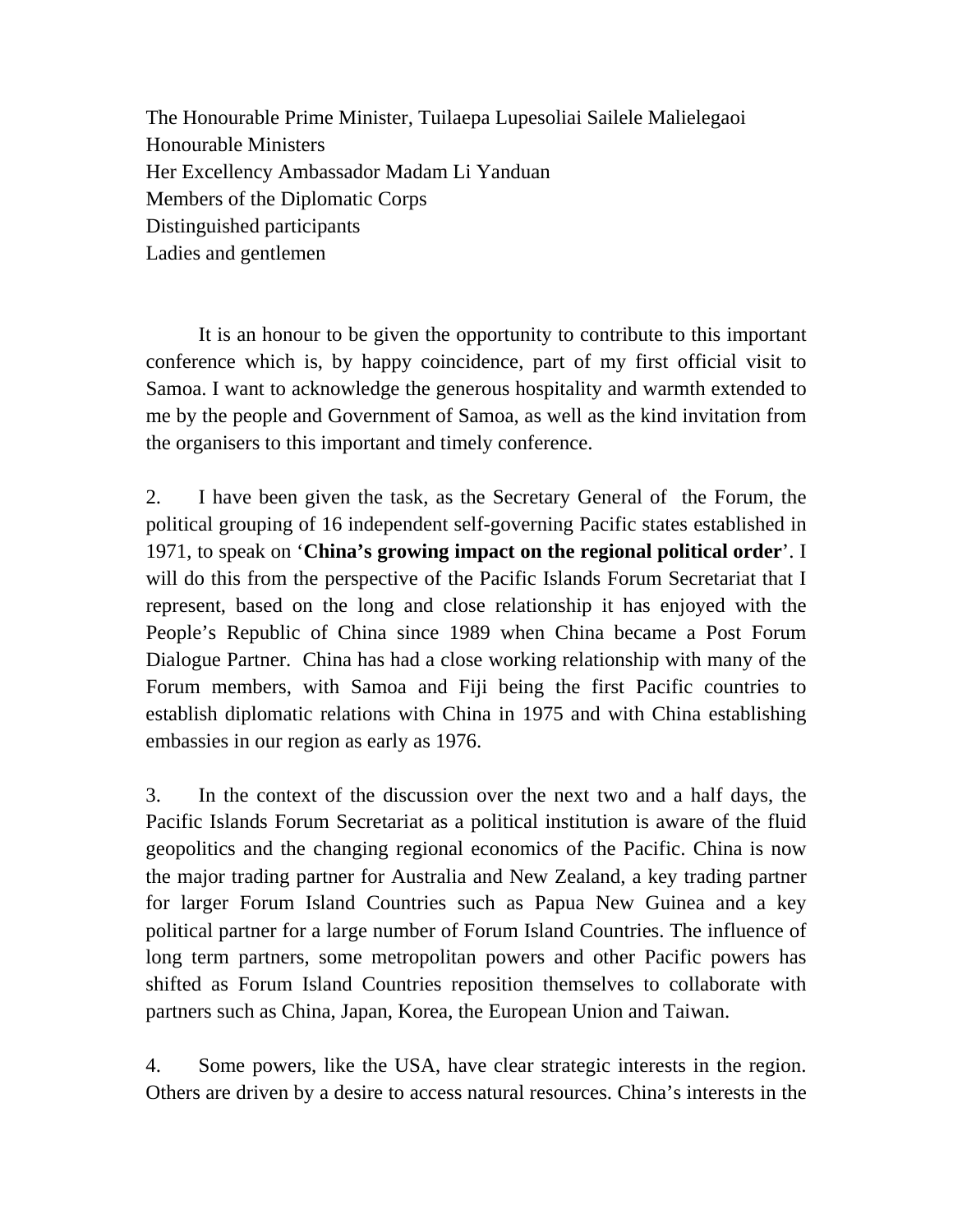geopolitics of this region are inextricably tied to its economic interests, through development assistance, investment lending, and direct investment, that have conditionalities with regard to labour and sourcing of equipment, for example.

5. Let me first touch on China's presence in the region.

6. China enjoys diplomatic relations with 10 Forum members - Australia, Cook Islands, Federated States of Micronesia, Fiji, New Zealand, Niue, Papua New Guinea, Samoa, Tonga and Vanuatu. Since China first formalised diplomatic relations some forty years ago with two of our Pacific island countries in 1975, the friendship and ties between China and the Pacific have seen remarkable expansion and strengthening. This is a demonstration of mutuality and clear willingness between Pacific governments and China to foster greater and shared understanding and beneficial cooperation.

7. Six other Forum members, Kiribati, Nauru, Republic of the Marshall Islands, Palau, Solomon Islands and Tuvalu recognise Taiwan. This dichotomy has presented the Forum with unique challenges in the conduct of meetings and the multitude of activities implemented by the Forum Secretariat, while at the same time respecting the sovereignty of members and the integrity of Forum processes mandated by the Forum Leaders.

8. There are intrinsic complexities involved when negotiating with China that need to be understood. Most of the Pacific countries that have diplomatic relations with China note that where they have a choice between China and other development partners – especially in infrastructure, they prefer to work with China because they have far less conditionality and much less complex and time consuming procedures and they receive the money or aid/loan in much less time than from all other development partners. They also have the hope that the loans will be turned into grants later or they will be forgiven. There are in fact conditionalities associated with China's development assistance. It is just that they are different conditionalities.

9. Having said that, however, the working relationships have been productive. For example, China respects and participates in all of Samoa's national aid management mechanisms – China attends the government convened quarterly donor meetings and is now starting to contribute to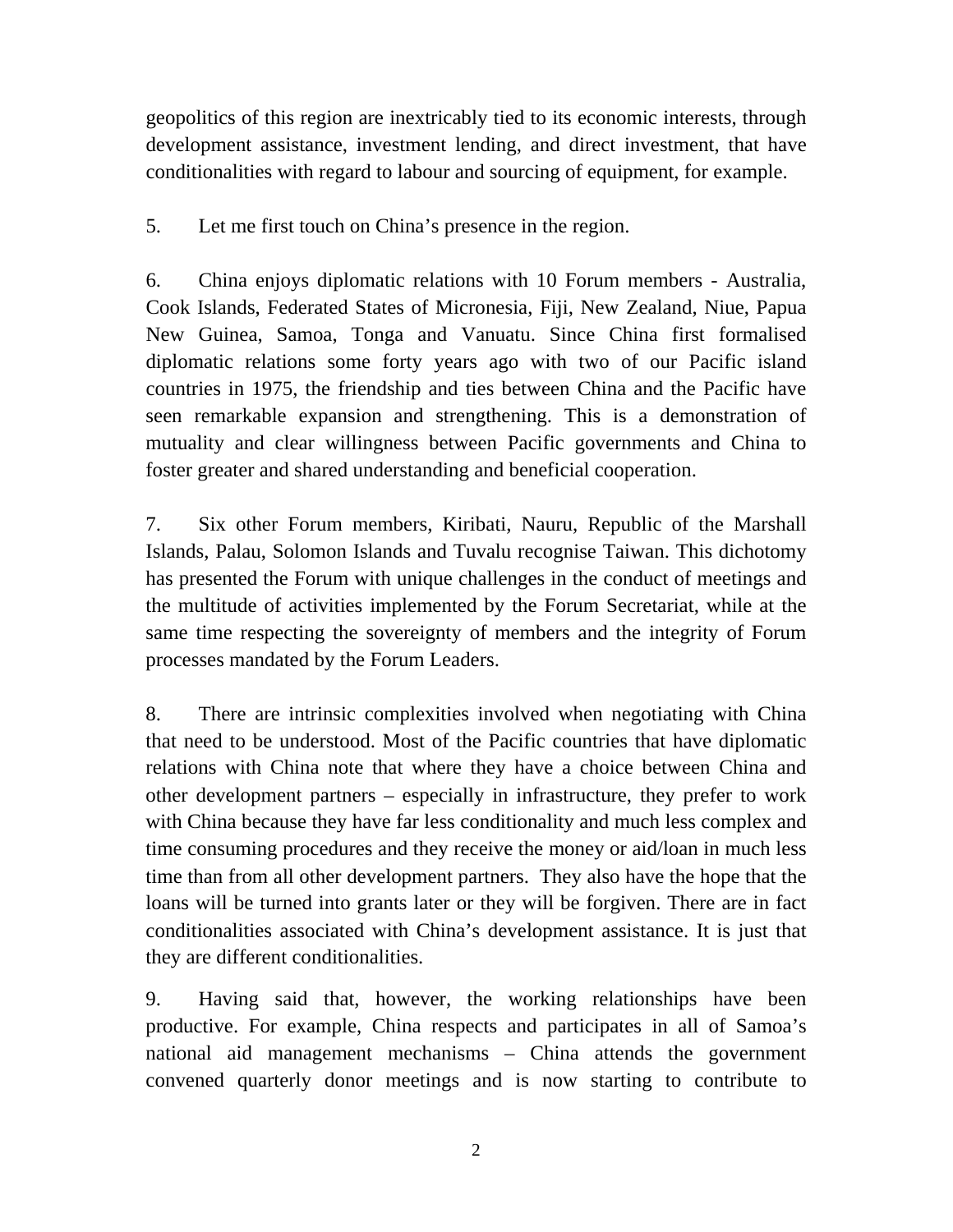discussions. In Cook Islands too, China attends the government-led donor partners roundtable meetings.

10. China has also made some tentative moves to engage in regional peer reviews of aid effectiveness, under the Forum Compact. In October 2013, for the first time, China observed the Cook Islands Peer Review.

11. China's South-South Tripartite engagement with Cook Islands and New Zealand to improve the water supply system on Rarotonga, Cook Islands was also a positive development.

12. Turning to **trade**, China's contribution as a major Dialogue Partner of the Pacific Islands Forum has and continues to contribute substantively to the development of the Pacific islands through trade and investment, infrastructure development, loans and grants, amongst other crucial support. This is an outcome reflective of China's relentless economic drive and reform that reflects its own development and economic success. But the Pacific remains a very small part of China's global trade.

13. Between 2000 and 2012 trade between China and its diplomatic partners in the Pacific increased significantly from USD 248 million to USD1.77 billion. China's total trade with the Pacific (or Oceania), including New Caledonia and countries that recognise Taiwan for the same period, amounted to USD 2.7 billion. While manufactured goods flowed from China, the Pacific region contributed materials from the primary sector to meet China's demand for raw materials, resulting in a trade imbalance in favour of the region. The region's trade with China only represents less than 0.12 per cent of China's worldwide trade.

14. The Pacific has a range of products and services to offer and Chinese investors have been encouraged to look at the trade and investment opportunities in the Pacific island countries. But we need to seriously engage with China on broader trade and economic cooperation arrangements.

15. In support of these trade and investment initiatives, the Pacific Islands Trade and Invest (PT&I) network of Offices are being strengthened for increased private sector engagement. The Pacific Trade and Investment Office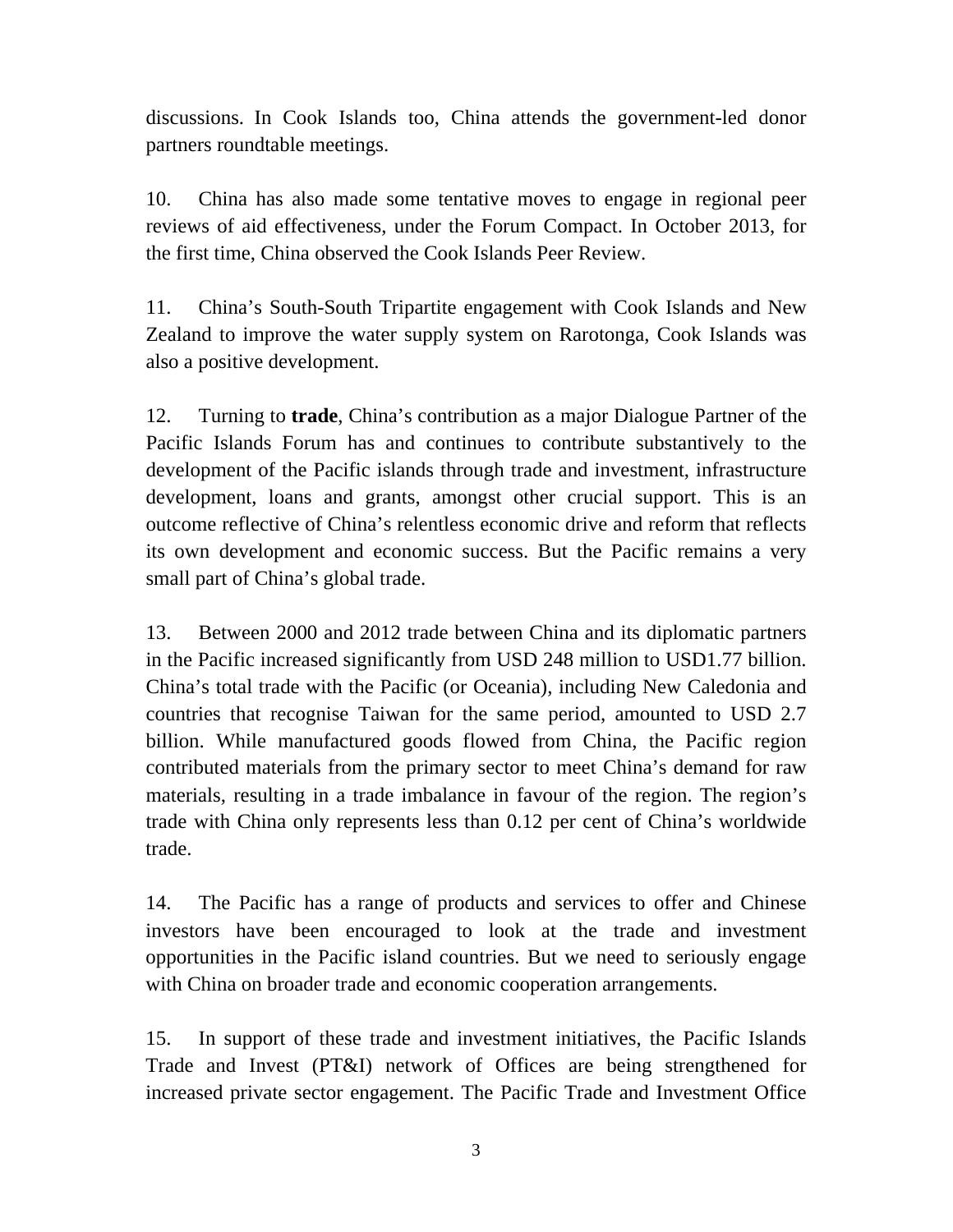in Beijing is at the forefront of developing stronger private sector engagement with Pacific island countries and Chinese businesses.

16. In relation to **development assistance**, up to 2013, it is estimated that China has provided RMB9.4 billion in development assistance to the region. Between 2005 and 2009 China provided USD 1.42 billion to the region, 4.2 per cent of China's global aid package.

17. During this period it is reported that Fiji is the region's largest recipient of Chinese development assistance receiving USD 865 million or 60 per cent, followed by Papua New Guinea with USD 236 million, Tonga USD 133 million, Samoa USD 102 million, Cook Islands USD 47 million, Federated States of Micronesia USD 33 million and Niue 1.6 million.

18. In 2006 the first **China-Pacific Island Countries Economic Development and Cooperation Forum** was held. Since then the region has witnessed an increased flow of Chinese development assistance to the region. At the last China – Pacific Island Countries Forum in 2013, China announced a USD1 billion concessional loan for infrastructure and a further USD1 billion commercial loan for infrastructure projects to support economic and social development.

19. Additionally China pledged to provide zero tariffs for 95 per cent for our products, 2,000 scholarships over the next four years, expand the region's tourism market in China, provide agricultural assistance and to render support on environment protection and disaster prevention and mitigation in the region. By 2013, China's projects in the region amounted to USD 5.12 billion. This has boosted construction and transport infrastructure sectors in Samoa, Papua New Guinea, Tonga, and Fiji.

20. China's **economic impact** in the region is increasingly significant. Its Foreign Direct Investment in the region has risen, particularly in the minerals, construction, retail and wholesale sectors. The single largest Chinese investment in mining in the region is the USD 1.8 billion Ramu Nickel mine in Papua New Guinea.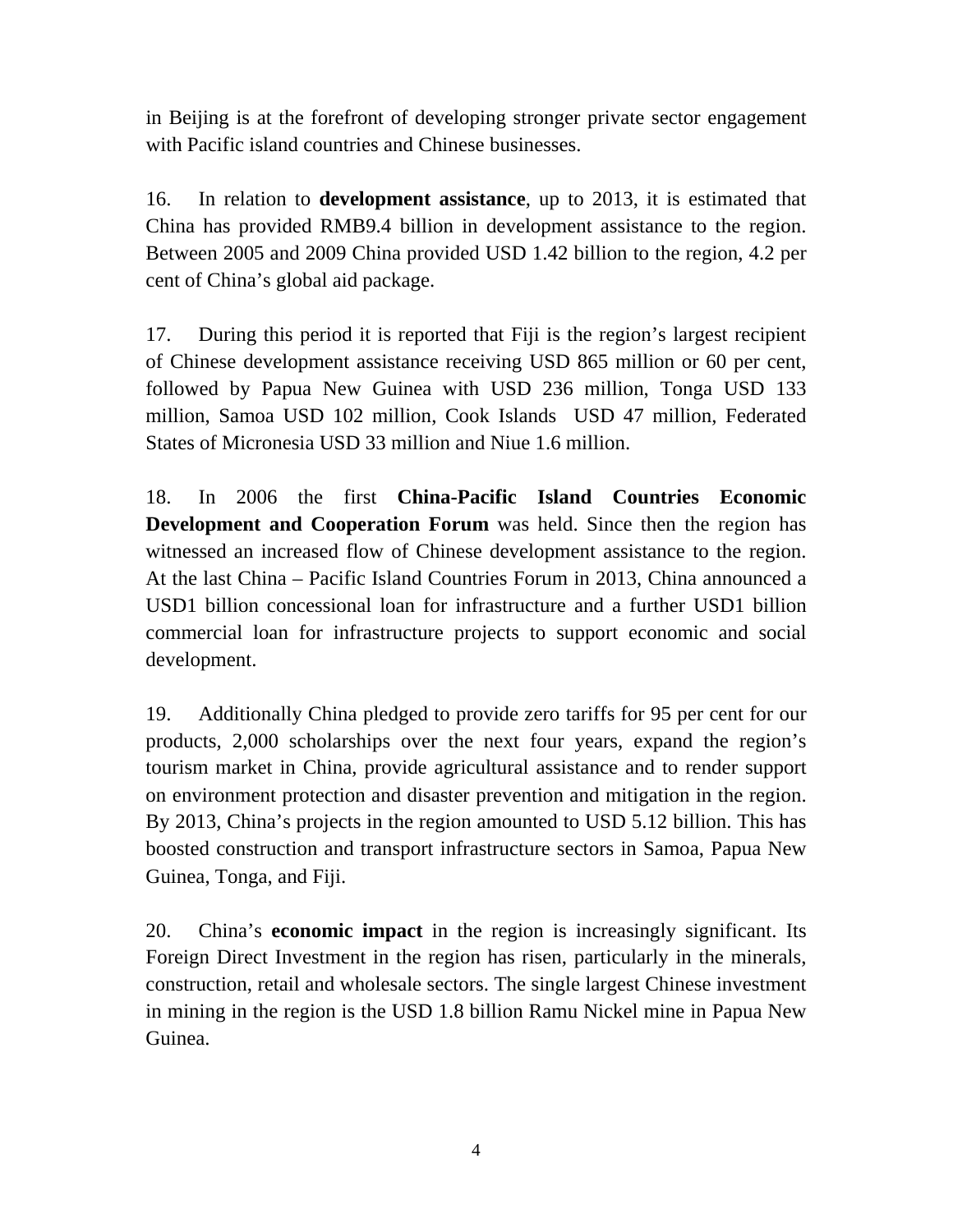21. By 2013 more than 150 Chinese companies have invested in the Pacific, with about USD1 billion in non-financial direct investments.

22. The impact and effectiveness of Chinese development assistance in the region is not yet fully clear due to difficulties with data collection and lack of harmonisation of Chinese development assistance with other development partners. Chinese development assistance is provided along bilateral lines, which requires capacity for effective implementation by the recipient country. Whilst China is generous in its support to Forum Island Countries, the ability of Forum Island Countries to repay the high level of Pacific debt to China has been raised as a concern by the IMF.

23. **Infrastructure** remains a priority for Forum Island Countries in their development. China has emerged as the key partner supporting important infrastructure developments in several of our Pacific Island Countries particularly at a time when some multilateral partners have shied away from engaging in large infrastructure projects. For example:

- USD47.71 million was borrowed by the Government of Tonga from the China Exim Bank in 2010 for road construction and the rebuilding of its burnt out CBD. This has been a major contributor to Tonga's government debt, which now stands at 43 per cent of GDP, and raises concerns about Tonga's high risk of external debt distress.
- In Samoa, part of the post-tsunami reconstruction assistance included loans from the Exim Bank for rehabilitation valued at USD149 million.
- In recent years Vanuatu has received considerable funds from China, initially as loans and later converted into grants, to build a range of government buildings and other infrastructure, including on outer islands.
- In Cook Islands, funding from China was used for various construction projects. Perhaps marking a turning point in aid coordination, a large water infrastructure development project was undertaken using Chinese and New Zealand companies.
- With the Federated States of Micronesia approaching the end of the Compact agreement, it is now working on shifting its US-centric foreign policy to China, who is now supporting a range of major infrastructure projects in Pohnpei and in the states.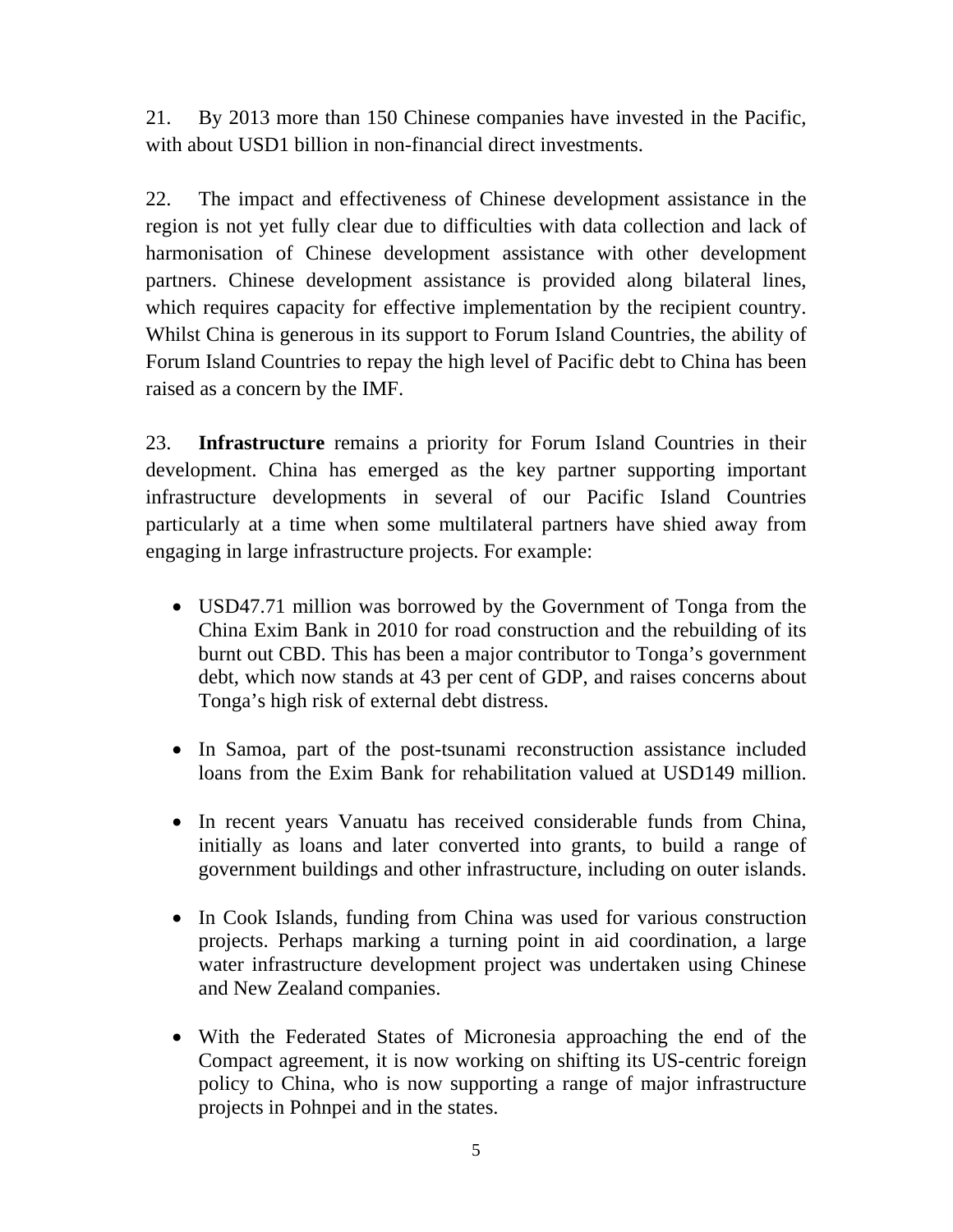24. Whilst China is an important partner in development assistance, there remains a question regarding China's **strategic interests** in the region. These have not been prominent in the past, as compared with the United States and Australia. When comparing levels of military financial support, China's current assistance is only a fraction of that provided by Australia.

25. However, China provides military assistance to Fiji, Tonga and Papua New Guinea by way of uniforms, training and funds for equipment and the refurbishment of military quarters. In 2011 China agreed to provide Tonga with USD 1.6 million and in 2013 provided USD 2 million military aid grant to the Papua New Guinea Defence Force.

26. In terms of formal recognition in the Pacific Islands, under current arrangements China's military has not participated in regional defence discussions.

27. **Transnational crime and law enforcement** is another issue I wish to highlight. For the past several years Regional Law Enforcement Secretariats have reported that Asian organised crime groups predominantly linked to China and Taiwan have become increasingly entrenched in the region representing a threat to stability and the rule of law.

28. Operating in a number of Pacific Island countries such as Fiji, Papua New Guinea and Vanuatu, these crime groups have been reported to camouflage their activities with legitimate business networks and have been linked to various crimes such as drug trafficking, human trafficking, prostitution, extortion, loan sharking and illegal gambling. This is an area of concern that needs deeper cooperation between the Government of China and Forum countries.

29. The **Post Forum Dialogue** (PFD) Partners session is a meeting between Forum Leaders and the Forum's development partners held immediately after the Forum Leaders' Retreat. The Forum has 17 PFD partners. Over the past two and half decades, China has progressively engaged as a major partner to the Pacific region, both through development cooperation in the form of trade, loans and grants, as well as through diplomacy.